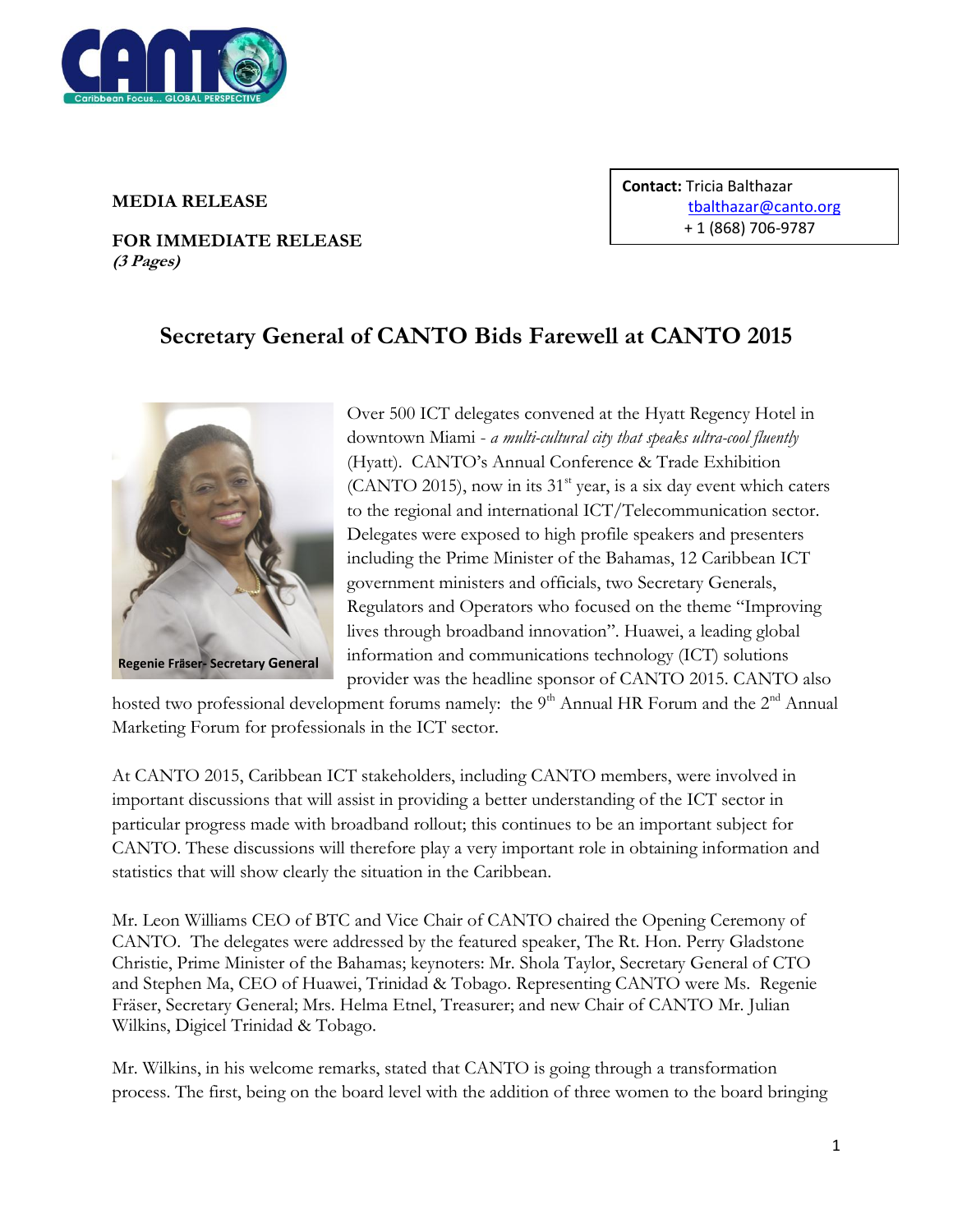

the total number of women on the board to five; a first in the history of CANTO and a clear demonstration of CANTO"s commitment to supporting and encouraging women in ICT.

The second major transition was announced by Secretary General of CANTO; who in her speech announced the end of her tenure as Secretary General of CANTO; a position she has held for the last eleven years. Ms Fräser has worked arduously as Secretary General and will leave an aweinspiring legacy including:

- improved and strengthened the organization by increasing the membership to an astounding 400%
- ensured that the organization remains relevant and capable of catering to the needs of its members
- maintained seven working committees of the Board.
- strengthened cooperation and collaboration with major players in the ICT sector such as These include the ITU, CTU, CARICOM, UWI, ECTEL, ECLAC, CARARI, ISOC, LAUREATE, the BCRC and IDB among others...
- executed a major IDB project aimed at facilitating broadband rollout in the Caribbean *Broadband Infrastructure Inventory and Public Awareness in the Caribbean* (BIIPAC)
- facilitated and co- created the Caribbean Women in ICTs (CWIC).
- developed the i-Create e-Content competition, the WTISD Video competition, First Regional Hackathon competition and the CANTO Youth Forum

Ms Fräser told the enraptured audience: "*It has been a pleasure and a privilege to serve the Caribbean ICT sector, leading this important Caribbean organization for the last 11 years. When I started my tenure as CANTO Secretary-General, I took into consideration the great work done by my predecessors in building CANTO into an important Caribbean organization. One of my main areas of focus was to build on previous achievements and continue to improve and strengthen the organization so that it continues to be recognized as one of the most important ICT organizations in our region, if not globally".*

CANTO prides itself on developing strategic relationships with all stakeholders in the ICT sector and its renowned, highly anticipated, *Ministerial Roundtable* provides a neutral forum each year, for government ministers to share their successes and concerns and seek solutions from participants which include operators, regulators, industry experts and suppliers. The ministers in attendance were from Antigua & Barbuda, Anguilla, Barbados, Curacao, Grenada, Jamaica, Montserrat, St. Lucia, St. Maarten and Turks & Caicos. The two government representatives were from St. Vincent & the Grenadines and Trinidad & Tobago.

During the ministerial forum the participants took the opportunity to share their views on how the region can develop broadband plans that combine strategies and programs to foster GDB, growth, create jobs and stimulate innovation. *Panel A* keynoters were Luis Fernando Velazquez Salgado, Huawei Technologies and Diane McAuliffe, C&W; Ricardo Guardia, Ericsson and David Geary, Digicel were the featured speakers on *Panel B.*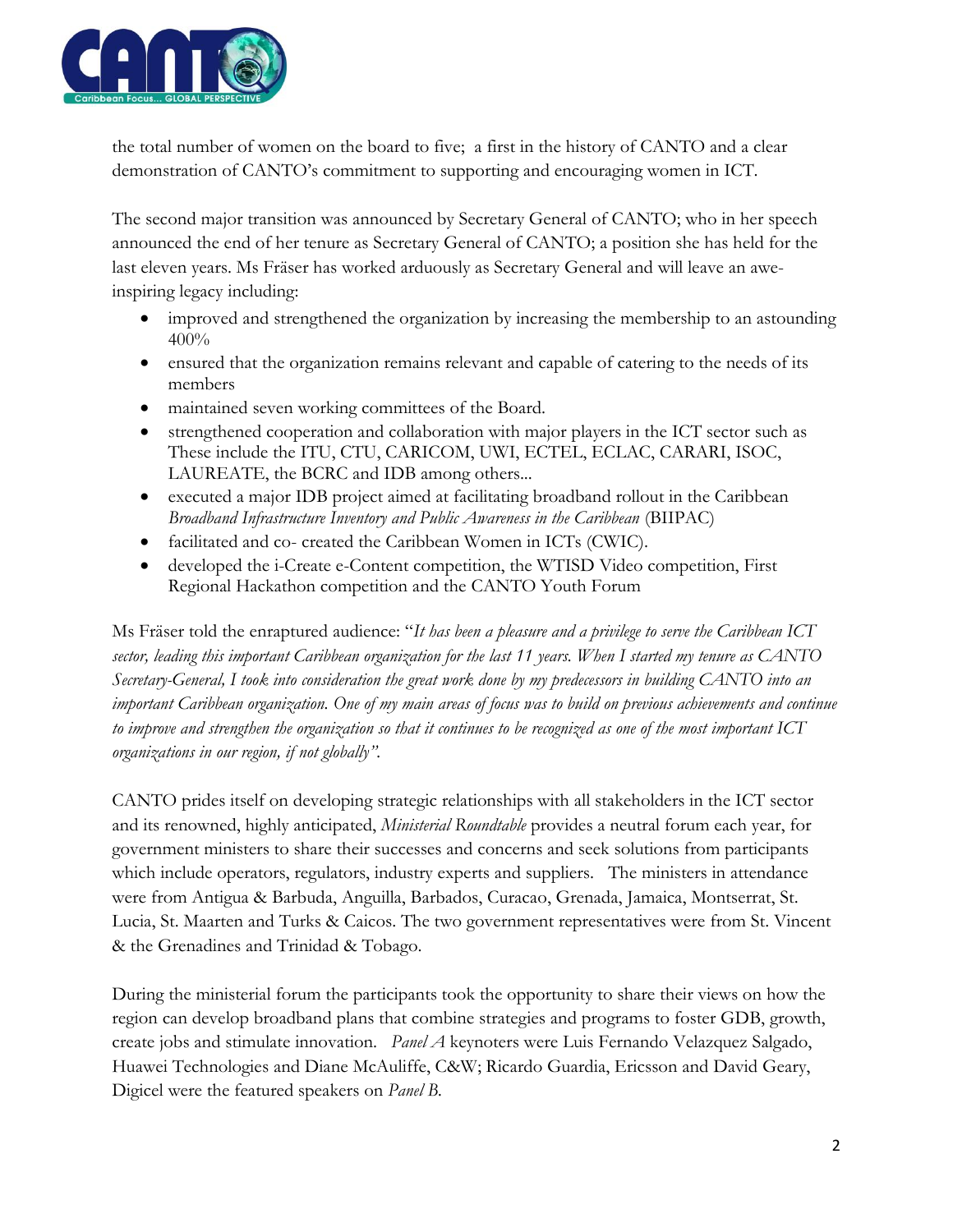

On Tuesday morning, CANTO 2015 hosted the Caribbean Women in ICT (CWIC) panel. The event witnessed powerhouse ICT Professionals including : Regenie Fräser - Secretary General of CANTO; Jennifer Britton - Deputy Programme Manager ICT4D, CARICOM, , Hon. Minister Suzanne Camelia Romer, Minister of Telecommunications Curacao and Mindel De La Torre, Chief International Bureau, International Bureau Federal Communications Commission; and Ms. Ingrid Seerattan Permanent Secretary in the Ministry of Science and Tertiary Education, Trinidad & Tobago.

The Operators roundtable dubbed - The Innovation Edge Table was attended with the operators discussing topics such as such as *'Business Continuity: Emerging Telecommunications Risks'* and "*ISO Certification*" The meeting concluded with the signing of a MOU between Mr. Julian Wilkins, CANTO Chairman and Dr. Ahmad Aly Khan Director Basel Convention Regional Centre (BCRC)

Regulating Innovation was the title of the Regulators" forum, where Regulators and experts took to the stage to advise the delegates on topics such as: Network Performance-an Operators Competitive Differentiator; Considerations for Maximizing Return on your Spectrum Investments; Regulatory Frameworks that facilitates Innovation; Broadband adoption and innovation in ECTEL Member States; and Exploring the Promise of a Bill and Keep Regime for Mobile Call Termination, The trade exhibition displayed the spectrum of communications technologies, offering in-depth information on the latest developments in voice, data, image, and multimedia captured in 62 booths. Ericsson won the best exhibit booth with C&W business coming in second place.

The members of the seven CANTO working committees namely Corporate Social Responsibility, Disaster Recovery Planning Financial Advisory, Human Resource, Marketing & Communications, Regulation & Emerging Technologies and Supplier/Vendor met to discuss CANTO affairs in their respective areas and also charted the way forward for even more projects to make the CANTO brand more robust.

Another exciting event was the i-Create Hackathon Annual CODE 1.0 (Caribbean Organized Developers and Entrepreneurs) under the theme: "Crack it, Hack it, Code it". This was CANTO"s first onsite regional software design and developer competition sponsored by DSS and coordinated by PIEDATA. The 48 hour coding contest brought together five team finalists from the Caribbean region. The teams were given the opportunity to develop a polling platform for the USA 2016 elections using state of the art artificial intelligence technology from IBM and WATSON. Team *Jamrock* out of Jamaica came in first place followed by *Codeit* in second and *Betas Side* in third place, both from Belize. The two other teams making the finals were *Apttastic* and *Adept* both out of Suriname.